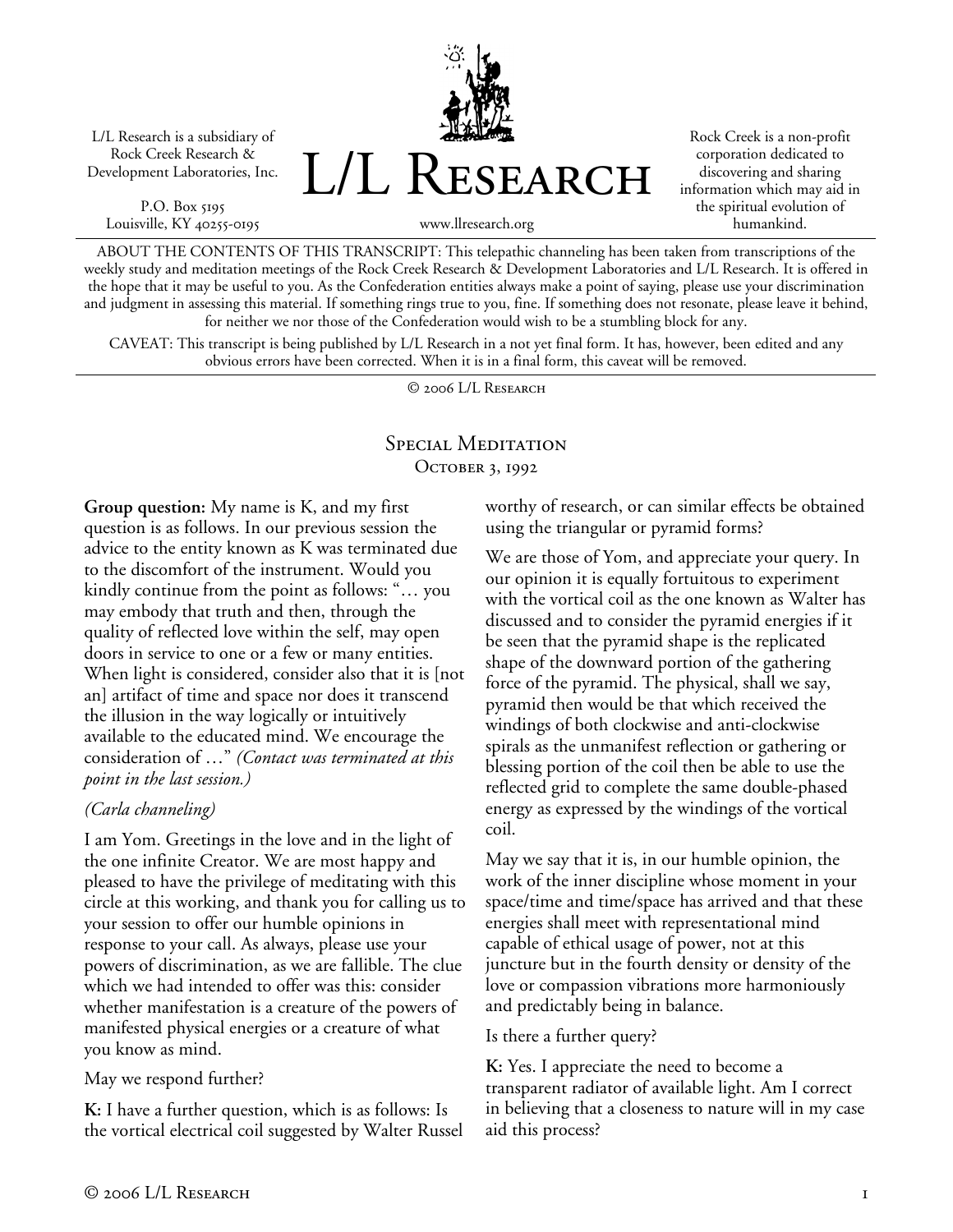I am Yom. We answer in two portions. Firstly, the creation of the Father, as this instrument calls the second-density sphere and biota upon which you enjoy incarnation, is full and replete in undistorted love, therefore the Earth and its creatures are helpful whether or not the individual entity is aware of this aid. Secondly, to one whose spirit rejoices in the creation and the energies of this harmonious and beautiful creation these positive effects are many times magnified. We may note in this regard that the impulse to seek nature can be somewhat wayward when one finds oneself in a position athwart the forces of this natural, harmonious and sometimes inconvenient world of nature. Therefore, it is well consciously to pause in good weather and evil days alike, sun and rain, to give praise to the infinite One for this perfected manifestation, and to offer thanks for beholding Its face.

May we answer further, my brother?

**K:** I have no further specific questions at this time.

I am Yom. My brother, we are limited in that which we may relate to you. This we realize you understand and accept, further, we feel that your intentions are pure. Consequently, we encourage your heart to remain pure, your goal to become more pure, and your manifestation shall indeed surprise you and delight as well.

With our farewell we clear the way for our brothers and sisters of the principle known as Q'uo, as this entity is waiting to speak also. We leave this instrument and group in the love and in the light of the one infinite Creator. Adonai.

### *(Carla channeling)*

I am Q'uo. We greet each in the love and in the light of the one infinite Creator. As our brothers and sisters of Yom have said before us, the honor of sharing this discussion with this group is keenly felt and your service to us in calling us to you is greatly appreciated and hopefully deserved, however, we request that our error-prone nature be considered in evaluating our thoughts.

We are called to this question not because of specifically physical work, physically oriented information which we have to share. We have nothing of that nature to offer; however, the structure of the empowering intention or desire of the one known as K inadvertently to this entity calls for a type of inquiry and way of viewing which we might share with some efficacy.

The manifested world may be viewed in a terseness and plangent depth by study of that portion of the deep mind which you and we have termed the archetypical mind. The myths of the Titans, of Lucifer, and many other mythical examples of light bringers show the bringing into manifestation of this light which allows the consciousness within incarnation to expand. As the gaze turns to the archetypes of the mind and the archetypes of the body it may be suggested that the powers progress through the vortical coil, for example, might be seen to involve the archetypes of the Matrix and the Potentiator of the mind or of the body.

Let us gaze at the archetypes of the mind. Firstly, the Matrix of the mind. This essence or energy is the untaught seeker, the beginner's mind, reaching, reaching and again reaching. For what? The Potentiator of the Mind is that which receives the desire and enables it by a process of reflection and blessing. The Significator of the Mind is then the result of the Matrix entity or archetypical figure reaching or intending that which can only be potentiated by the seemingly passive Potentiator, that seated figure which has within the bosom great wisdom.

Thusly, the Matrix of the Mind is able to record incoming data, and through the Potentiator once again is able to deliver to the archetype of the Catalyst of the Mind the catalyst which shall become experience.

In the archetypes of the body the process is reversed, the matrix of the Body being even-functioning or balanced. This equilibrium is moved one way or another by the interaction with the Potentiator of the Body which may be called informed judgment or wisdom. The Matrix then is the blessing, is, indeed, manifested perfection which moves it away from balance and the pattern repeats in reversal until we see in the Significator of the Body the entity which is completely suspended upside down, thus showering the manifested body energy with its treasure as it falls from the clothing of this archetypical figure.

This has a relevance due to the triple—we correct this instrument—the three-fold cycle which is the pattern within the thought of the one known as Walter, that is, the first cycle which is not until it is